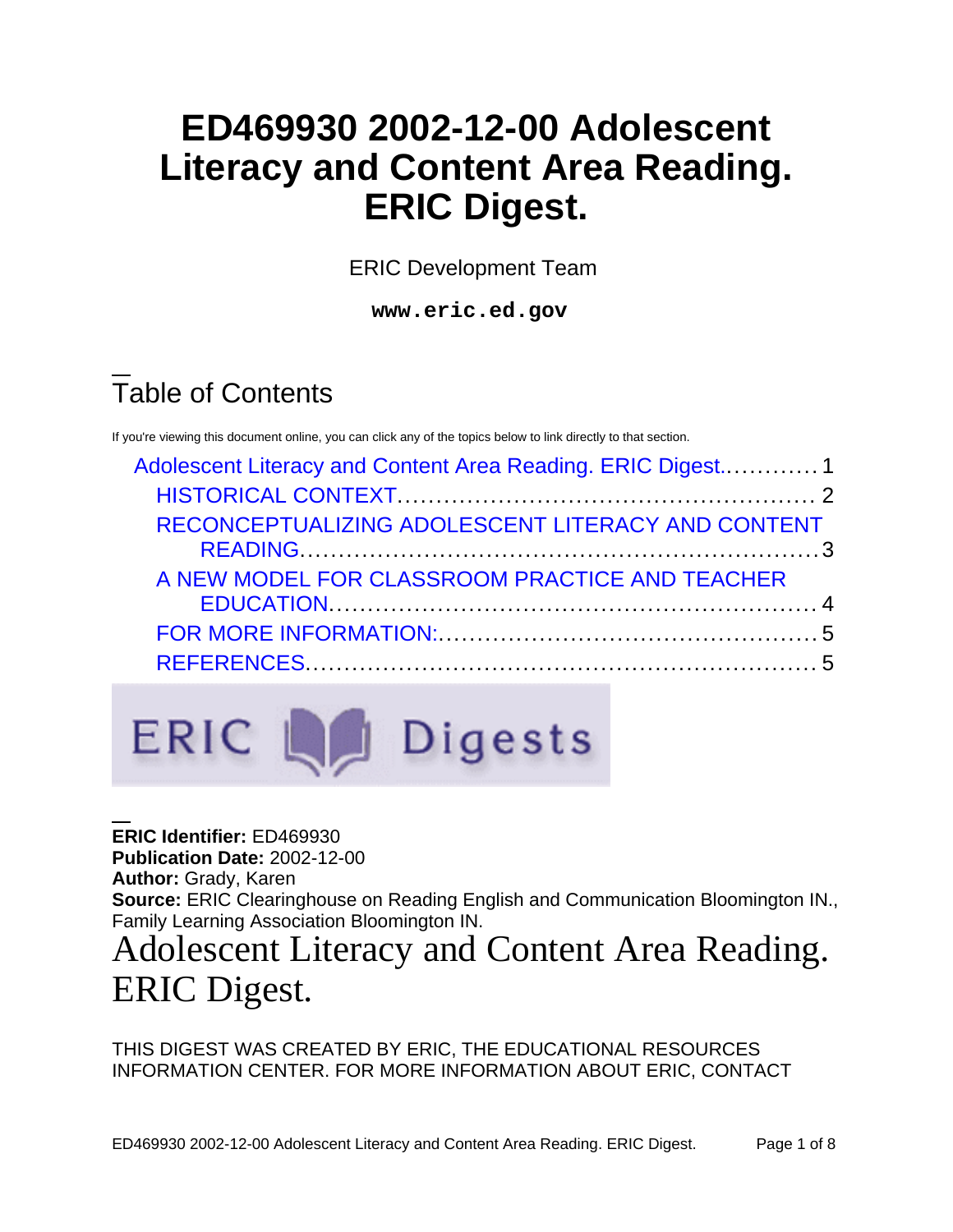#### ACCESS ERIC 1-800-LET-ERIC

In 1999 the International Reading Association issued a position statement on adolescent literacy which called for a renewed interest in and dedication to the rights and needs of adolescent readers:

"Adolescents entering the adult world in the 21st century will read and write more than at any other time in human history. They will need advanced levels of literacy to perform their jobs, run their households, act as citizens, and conduct their personal lives. They will need literacy to cope with the flood of information they will find everywhere they turn. They will need literacy to feed their imaginations so they can create the world of the future. In a complex and sometimes even dangerous world, their ability to read will be crucial. Continual instruction beyond the early grades is needed" (Moore, Bean, Birdyshaw, & Rycik, 1999, p. 99).

This Digest provides a brief summary of the development of content area reading; it discusses a reconceptualization of adolescent literacy and content learning; and it offers an example of a new model for both secondary classroom practice and teacher education.

#### <span id="page-1-0"></span>HISTORICAL CONTEXT

For several decades educators have been concerned about literacy development beyond the early grades. As early as the 1930's there was an emphasis on the different reading demands of various subjects and on improving the reading abilities of high school students (Moore, Readence, & Rickelman, 1986). The term "content reading" became prominent in the 1970's with the publication of Herber's (1970) book, Teaching Reading in the Content Areas where Herber distinguished between literacy development as reading instruction and literacy development to support subject matter learning (Alvermann & Phelps, 1994; Ruddell, 2001).

Much of the work in this area was based on developments in cognitive psychology in the 1970's and 1980's, which provided insight into the relationship between a reader's background knowledge (schema) of a topic and the reader's ability to make sense of a text addressing that topic. The term "schema" refers to a set of cognitive structures of interrelated ideas and concepts built from a person's experience (see the 1989 ERIC Digest "Schema Activation, Construction, and Application"). According to some views of schema theory, a reader's existing knowledge of the subject matter is the single most influential factor in what he or she will learn from reading a text about that subject matter (Anderson, 1984; Steffensen, Joag-Dev, & Anderson, 1979). Thus, theorizing and research in cognitive psychology led to the development of many instructional strategies that secondary teachers could use to increase students' comprehension of course materials. For example, the use of a pre-reading strategy such as an anticipation guide can serve to activate students' prior knowledge to improve comprehension. It can also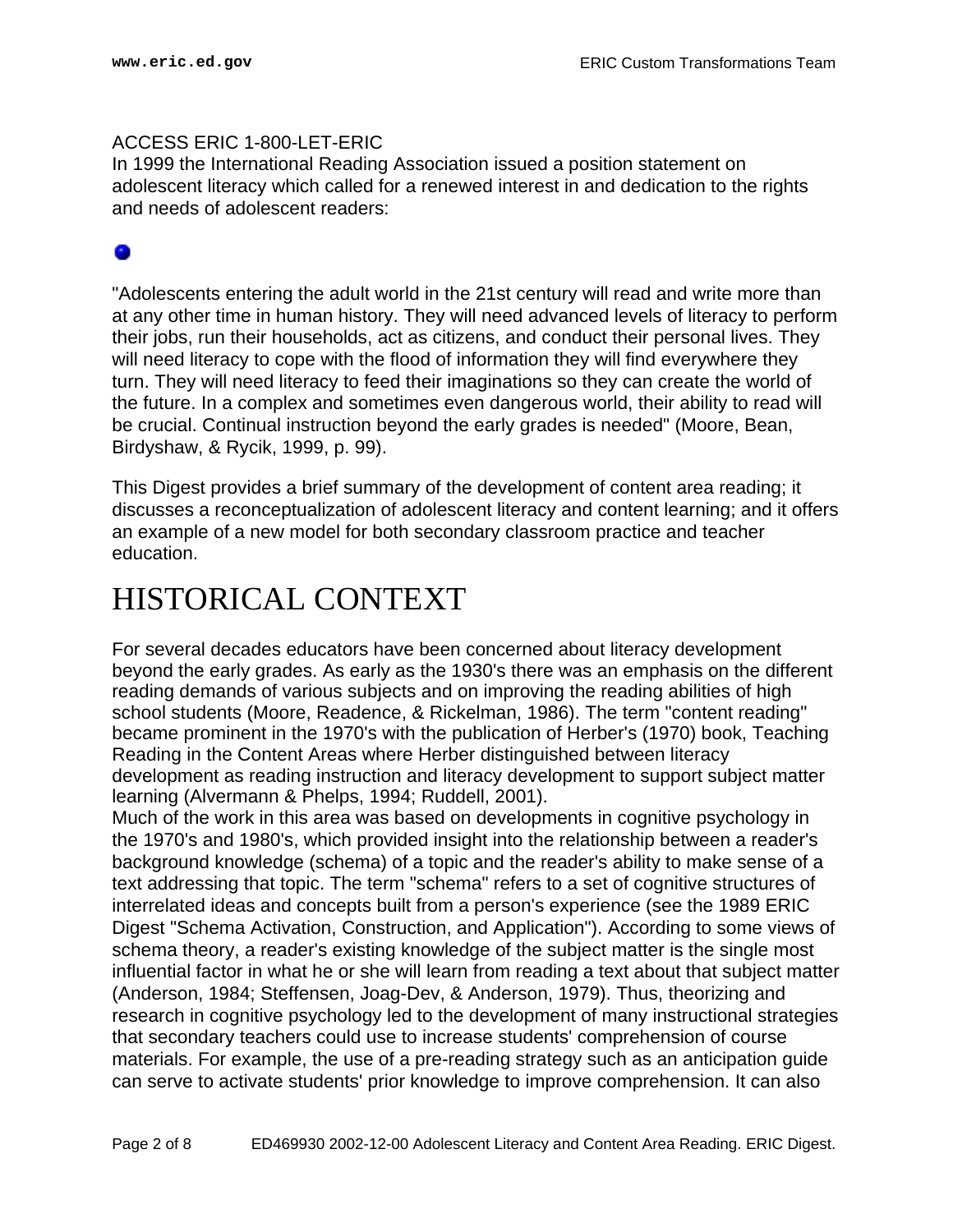enable students to confront misconceptions about the topic at hand, or to arrive at new understandings by revising or constructing new schema (Dufflemeyer, 1994). Numerous content area vocabulary development strategies focus on activating students' existing word/concept knowledge so that they may build on the schemata they have, or develop new schemata for new concepts (Alvermann & Phelps, 1994; Lenski, Wham, M. A. & Johns, 1999; Ruddell, 2001).

While the focus on the cognitive dimension of reading has helped some students become more proficient readers of content area texts (Ruddell, 2001), some assessment data indicates the need to reconsider adolescent literacy and content area learning. Greenleaf, Schoenbach, Cziko, and Mueller (2001) note that there are still persistent gaps in student achievement between students who are members of the dominant culture and those who are not. They also draw on data from the 1998 National Assessment of Educational Progress Reading Report Card. It indicates that although the percentages of eighth and twelfth graders scoring above the proficient level have increased (33% and 40% respectively), these percentages still suggest that high levels of literacy are not being attained by most secondary students. Some research indicates that an emphasis on reading solely as a cognitive process has not adequately addressed the needs of adolescent readers as they face learning from texts in the various subject areas at the secondary level.

### <span id="page-2-0"></span>RECONCEPTUALIZING ADOLESCENT LITERACY AND CONTENT READING

A number of reading researchers and theorists believe the reading process to be much more complex, including not only the cognitive dimension addressed by schema theory and many existing reading strategies, but including a social dimension as well (e.g., Bloome, 1986; Goodman, 1996; Greenleaf, et al., 2001; Harste, 1994). The extent to which readers are able to construct meaning with texts is also based on the personal, interpersonal, and institutional contexts in which reading events occur. The work of sociolinguists, cultural anthropologists, and critical theorists has shown that it is not possible to separate classroom practices such as strategies for activating background knowledge from the larger social and cultural contexts in which the practices are enacted (e.g., Heath, 1983; Gee, 1996).

Drawing from some recent studies, Moje, Young, Readence, & Moore (2000) call for a conception of adolescent literacy that includes adolescents' literacy practices beyond the secondary classroom, their expanded notion of text (i.e., the Internet, television, and magazines), and the relationship between literacy and the development of identity. But they also caution that the issues of teaching and learning in the context of secondary school content areas are still critical areas for research. For example, what constitutes best practices depends on many factors: how students perceive themselves as readers, what their interests are at the time, the interactions of teacher and student, of student and student, the classroom environment in which the strategy is being used, and how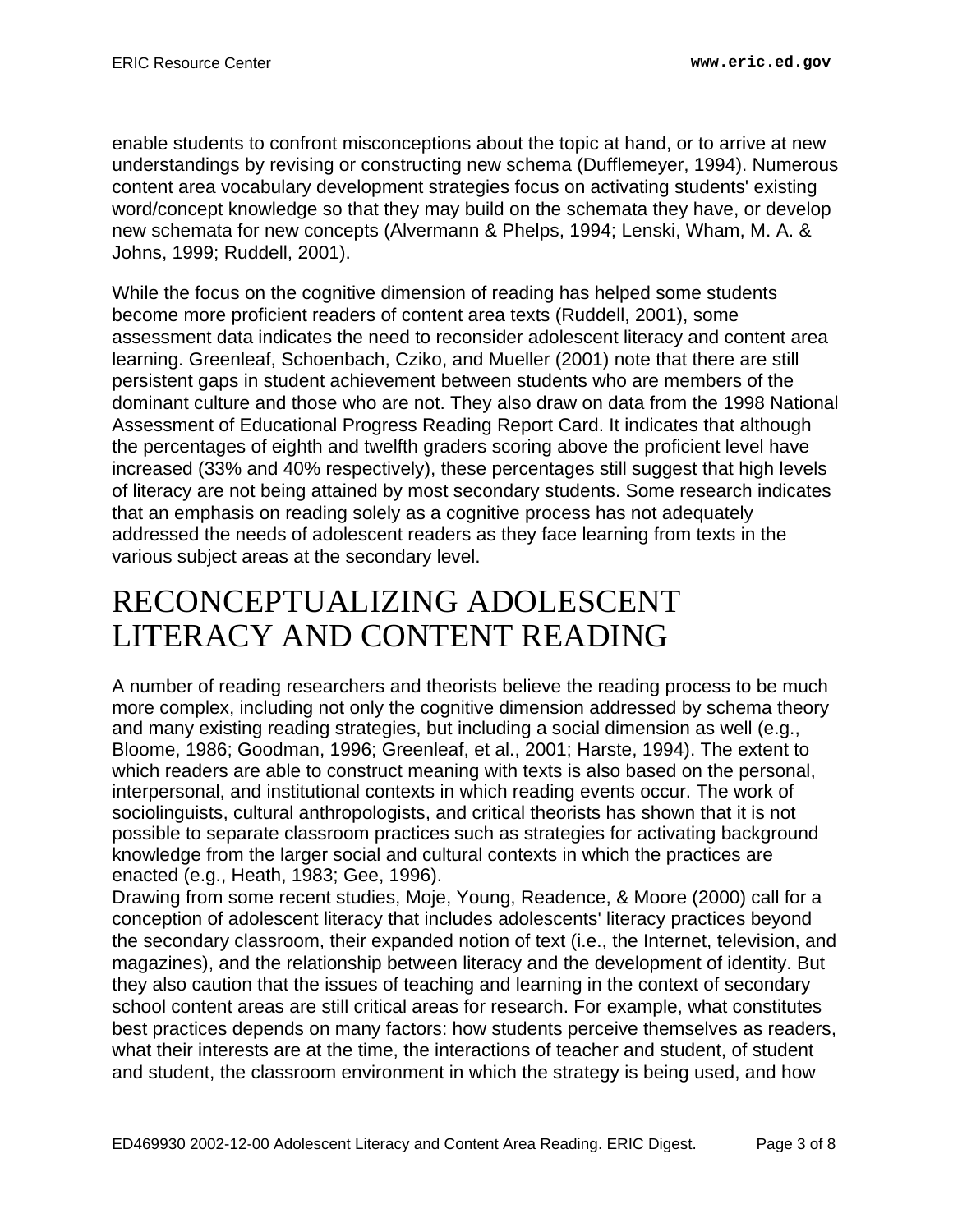institutional structures shape daily events that occur in classrooms and schools. This fertile ground of literacy as a complex process and research about adolescent literacy and learning in secondary classrooms is providing a means for reinventing ways to develop students' academic literacies (Brynildssen, 2001).

### <span id="page-3-0"></span>A NEW MODEL FOR CLASSROOM PRACTICE AND TEACHER EDUCATION

One model developed from the reconceptualization of content reading is Reading Apprenticeship (Schoenbach, Greenleaf, Cziko, & Hurwitz, 1999). This instructional framework is based on the dual notions of literacy as a complex cognitive and social process and of teaching as cognitive apprenticeship. In order for adolescents to move from being novices to experts in specific content area practices, an expert practitioner (the subject matter teacher) guides, models, makes explicit, and supports the novice in his or her development. Indeed, because ways of thinking, speaking, reading, and writing vary from discipline to discipline, some believe the most appropriate place for students to learn these discipline-specific discourse practices is from teachers who are already experts in these fields.

Briefly summarized, Reading Apprenticeship involves teachers and their students as partners in a collaborative inquiry into reading and reading processes as they engage in subject-area texts. This instructional framework explicitly draws on students' strengths and abilities to provide crucial resources for the inquiry partnership... how we read and why we read in the ways we do become part of the curriculum, accompanying what we read in subject-matter classes [emphasis in original] (Greenleaf, Schoenbach, Cziko, & Mueller, 2001, p. 89).

The framework consists of four integrated dimensions of classroom life that teachers and students explore together: social, personal, cognitive, and knowledge-building. The social dimension centers on building a community of readers who use literacy to make connections between their interests, each other, and the larger social world they are engaged in learning about. The personal dimension of Reading Apprenticeship develops students' awareness of themselves as readers, of their purposes in reading, and of their goals for improvement. Adolescents' resources and the multiple literacies that are part of their daily lives are part of the teaching and learning that occurs. The cognitive dimension is the part of the framework that incorporates instruction in and the use of comprehension strategies, providing tools for monitoring comprehension, for problem-solving to assist comprehension, and for developing flexibility in reading. The knowledge-building dimension focuses on such areas as developing content knowledge (building schemata), knowledge of the discipline-specific vocabulary, and text and language structures.

The four dimensions of classroom life are made visible to students through the metacognitive conversations that students and teachers engage in about the texts they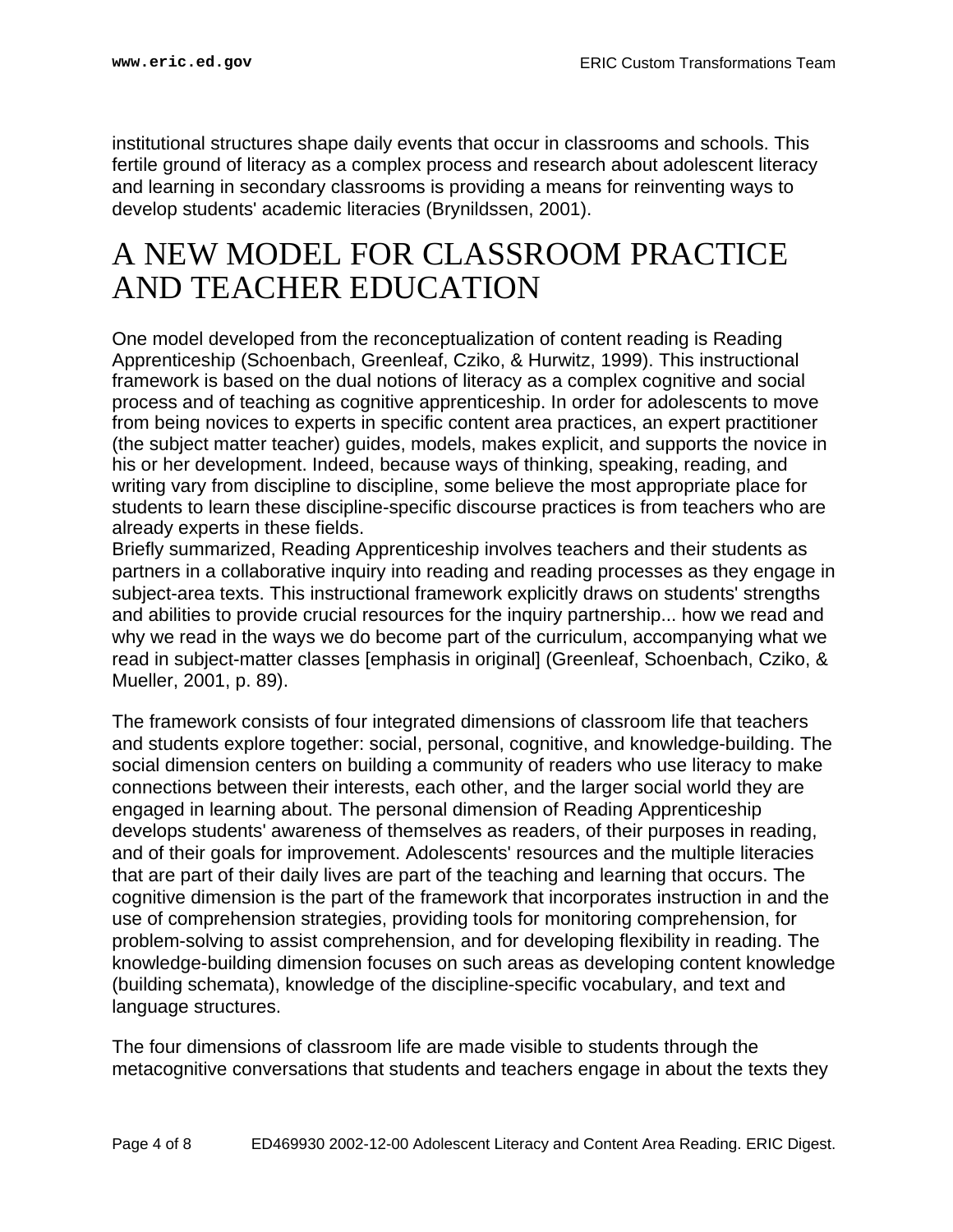are reading. Metacognitive conversations occur through class discussion, small group work, writing, and individual reflection. The model provides a framework and means for teachers to explicitly show students how to reflect on their own and each other's ways of using language and how to connect their knowledge and experiences to academic literacy practices. In Reading Apprenticeship classrooms, students work toward advanced levels of literacy by developing skills and strategies, as well as the necessary dispositions required for the challenge of achieving academic literacy. Students are able to move from novice to proficient performance in content area literacies by being engaged in complex academic literacy tasks with support from the teacher and peers and with the teacher making explicit the knowledge and problem-solving skills teachers call upon as readers in their disciplines.

Greenleaf, Schoenbach, Cziko, and Mueller (2001) report on the implementation of this framework in a course in academic literacy offered to ninth graders in one of the poorest neighborhoods in San Francisco for the 1996-1997 school year. Assessments of student reading development on multiple measures were not only statistically significant, but impressive overall, as students made gains of two years in reading proficiency in seven months of instruction. Follow-up studies indicated that students maintained their reading development and continued their growth as readers.

## <span id="page-4-0"></span>FOR MORE INFORMATION:

National Research Center on English Learning and Achievement

۰

http://cela.albany.edu/

WestEd-The Strategic Literacy Initiative

http://www.wested.org/stratlit/

National Institute for Literacy: Adolescent Literacy

http://www.nifl.gov/partnershipforreading/adolescent/

### <span id="page-4-1"></span>REFERENCES

Alvarez, Marino C. & Risko, Victoria J. (1989). Schema Activation, Construction, and Application. Bloomington, IN: ERIC Clearinghouse on Reading, English, and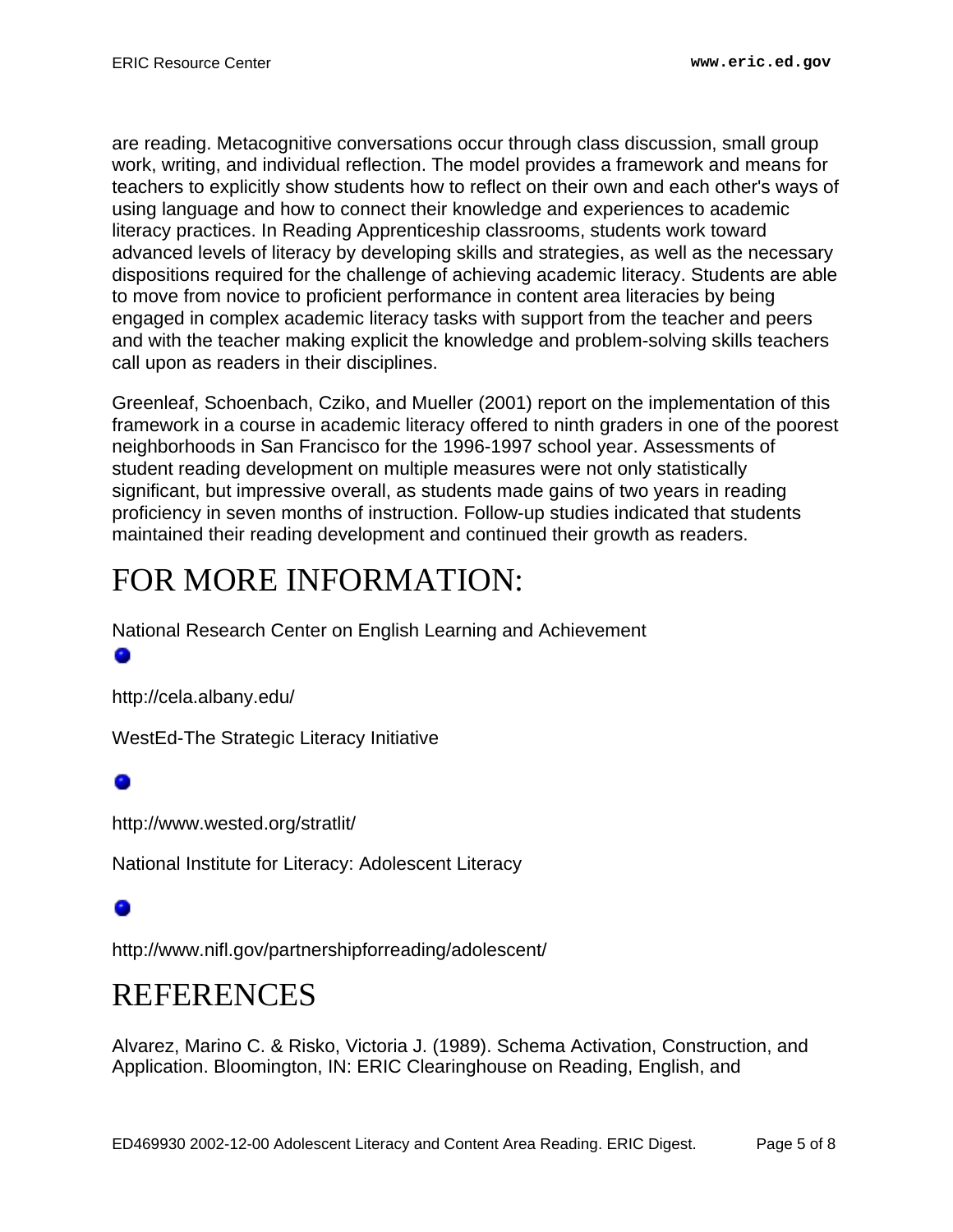Communication. [ED 312 611] Alvermann, D. & Phelps, S. (1998). Content reading and literacy. Boston: Allyn & Bacon.

Anderson, R. C. (1984). Role of the reader's schema in comprehension, learning, and memory. In R. C. Anderson, J. Osborn, & R. J. Tierney (Eds.), Learning to read in American schools: Basal readers and texts (pp. 243-257). Hillsdale, NJ: Erlbaum.

Bloome, D. (1986). Reading as a social process in a middle school classroom. In D. Bloome (Ed.), Literacy and schooling (pp. 123-149). Norwood, NJ: Ablex. [ED 307 582]

Brynildssen, S. (2001). Highlights of reading research in the labs and centers of the U.S. Department of Education. Bloomington, IN: ERIC Clearinghouse on Reading, English, and Communication. [ED 459 425]

Dufflemeyer, F. (1994). Effective anticipation guide statements for learning from expository prose. Journal of Reading, 37(6), 452-457. [EJ 481 057]

Gee, J. (1996). Social linguistics and literacies: Ideology in discourses (2nd ed.). London: Falmer Press.

Goodman, K. (1996) On reading. Portsmouth, NH: Heinemann. [ED 394 134]

Greenleaf, C., Schoenbach, R., Cziko, C., & Mueller, F. (2001). Apprenticing adolescent readers to academic literacy. Harvard Educational Review, 71 (1), pp. 79-129. [EJ 624 237]

Harste, J. (1994). Literacy about curriculum conversations about knowledge, inquiry, and morality. In R. Ruddell, M. Ruddell, & H. Singer (Eds.), Theoretical models and processes of reading (4th ed., pp. 1220-1242). Newark, DE: International Reading Association. [ED 379 626]

Heath, S. B. (1983). Ways with words. New York: Cambridge University Press.

Herber, H. L. (1970). Teaching reading in the content areas. Englewood Cliffs, NJ: Prentice Hall.

Lenski, S., Wham, M.A., & Johns, J. (1999). Reading & learning strategies for middle & high school students. Dubuque, IA: Kendall/Hunt Publishing Company. [ED 442 083]

Moje, E., Young, J. P., Readence, J., & Moore, D. (2000). Reinventing adolescent literacy for new times: Perennial and millennial issues. Journal of Adolescent & Adult Literacy, 43 (5), 400-410. [EJ 598 956]

Moore, D. W., Bean T. W., Birdyshaw, D., & Rycik, J. A. (1999). "Adolescent literacy: A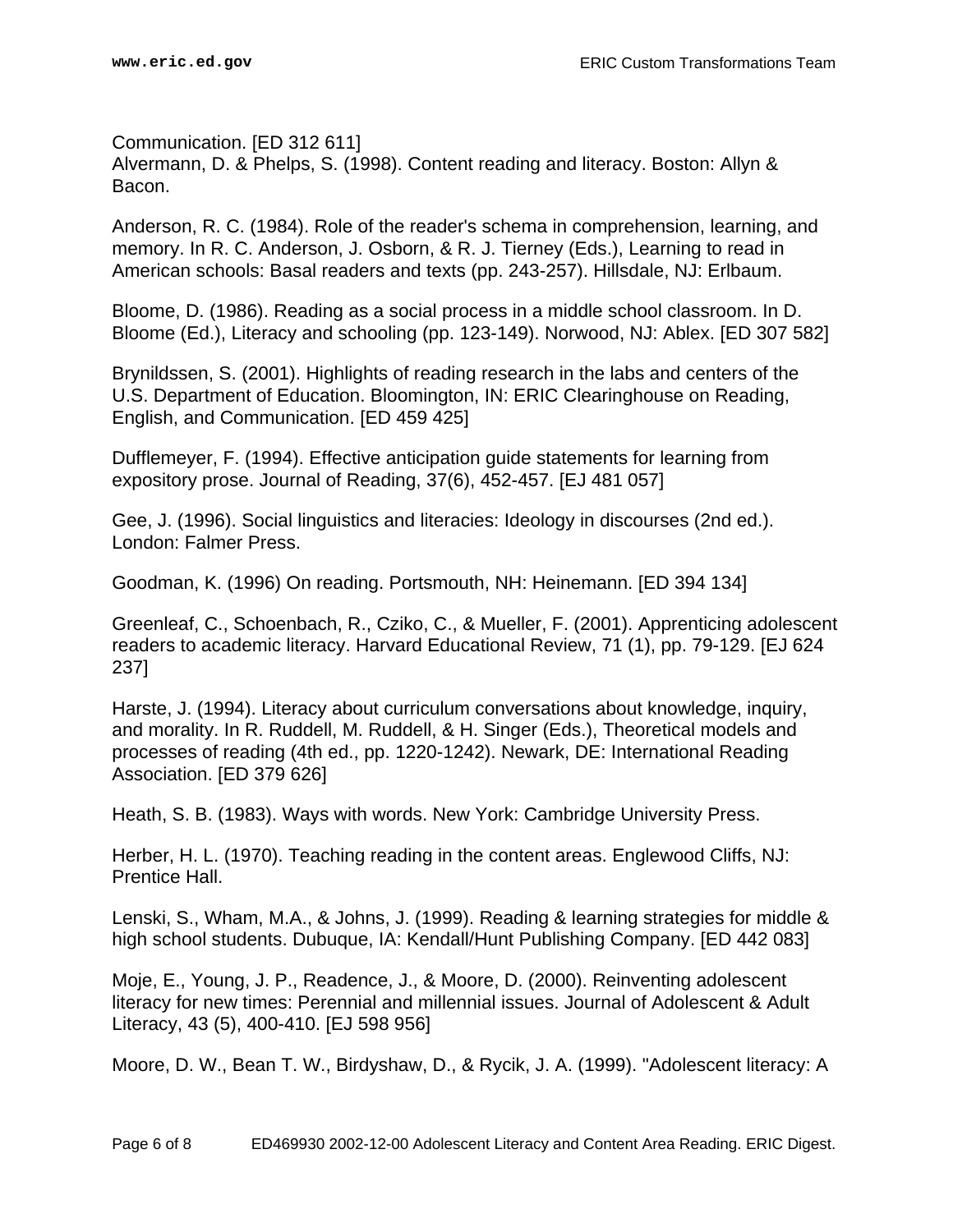position statement." Journal of Adolescent & Adult Literacy, 43, 97-112. [EJ 592 830]

Moore, D. W., Readence, J. E., & Rickelman, R. J. (1983). An historical exploration of content reading instruction. Reading Research Quarterly, 18(4), 419-438. [EJ 285 210]

Ruddell, M. (2001). Teaching content reading and writing (3rd ed.). New York: John Wiley & Sons, Inc. [ED 401 526]

Schoenbach, R., Greenleaf, C., Cziko, C., & Hurwitz, L. (1999). Reading for understanding: A guide to improving reading in middle and high school classrooms. San Francisco, CA: Jossey-Bass Publishers.

Steffensen, M. S., Joag-Dev, C., & Anderson, R. C. (1979). A cross-cultural perspective on reading comprehension. Reading Research Quarterly, 15(1), 10-29. [EJ 210 791]

-----

Digest #176 is EDO-CS-02-07, published December 2002 by the ERIC Clearinghouse on Reading, English and Communication, 2805 E 10th St. #140, Bloomington, IN 47408-2698, Tel. (800) 759-4723. Full text at: http://eric.indiana.edu. ERIC Digests are in the public domain and may be freely reproduced.

This project is funded at least in part with Federal funds from the US Dept. of Education (contract #ED-99-CO-0028). The content of this publication does not necessarily reflect the views or policies of the US Dept. of Education nor does mention of trade names, commercial products, or organizations imply endorsement by the US Government.

**Title:** Adolescent Literacy and Content Area Reading. ERIC Digest. **Note:** Digest number 176.

**Document Type:** Information Analyses---ERIC Information Analysis Products (IAPs) (071); Information Analyses---ERIC Digests (Selected) in Full Text (073);

**Available From:** ERIC Clearinghouse on Reading, English, and Communication, 2805 E. 10th St., #140, Bloomington, IN 47408-2698. Web site: http://eric.indiana.edu. Family Learning Association, 3925 Hagan St., #101, Bloomington, IN 47401. Tel:

800-759-4723 (Toll Free); Web site: http://www.kidscanlearn.com.

**Descriptors:** Adolescents, Content Area Reading, Literacy, Models, Reading Processes, Secondary Education, Social Influences, Teacher Student Relationship, Teaching Methods

**Identifiers:** ERIC Digests ###